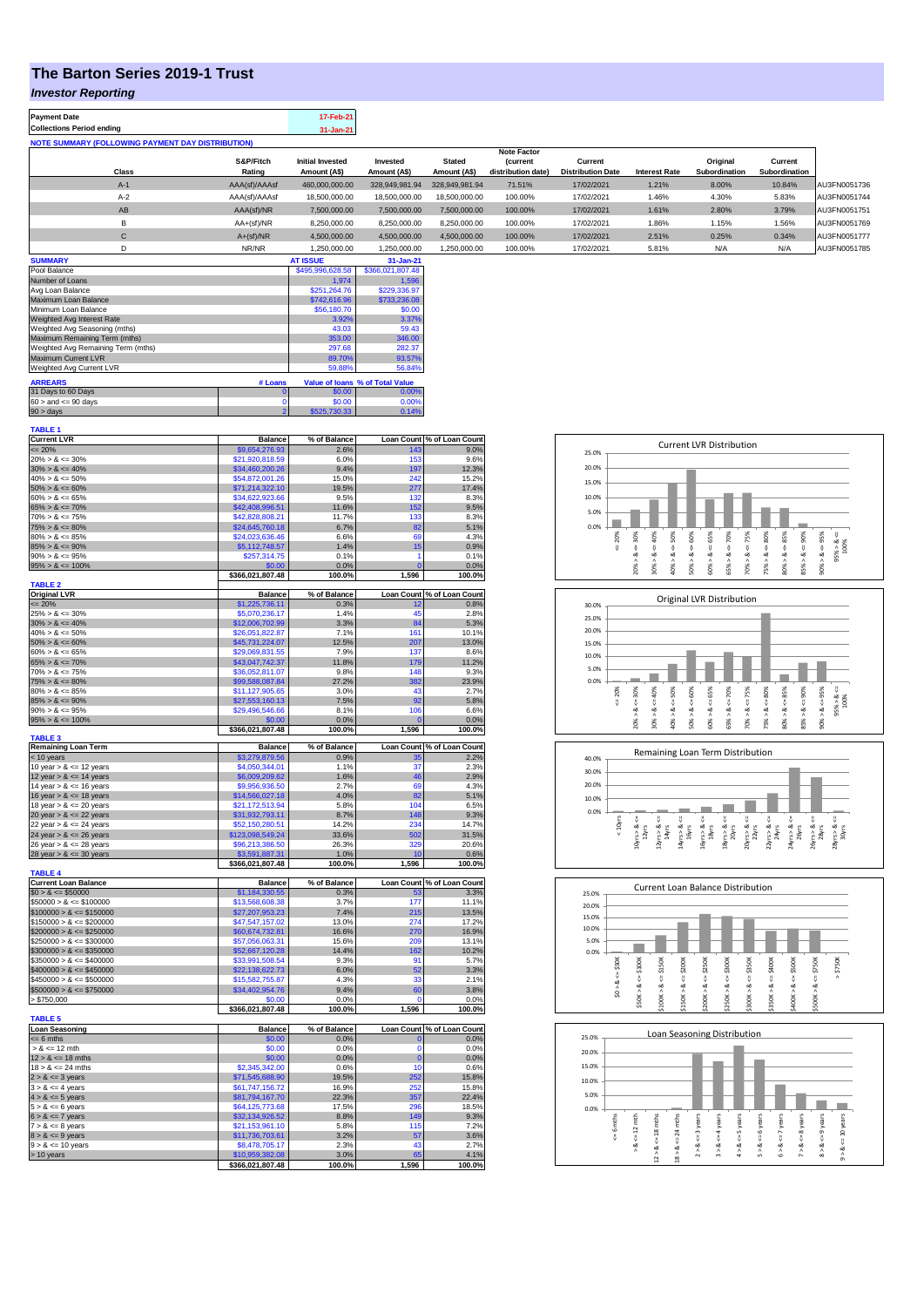## **The Barton Series 2019-1 Trust**

## *Investor Reporting*

| <b>Payment Date</b>                                     |                                     | 17-Feb-21             |                         |                            |
|---------------------------------------------------------|-------------------------------------|-----------------------|-------------------------|----------------------------|
| <b>Collections Period ending</b>                        |                                     | 31-Jan-21             |                         |                            |
| TABLE <sub>6</sub>                                      |                                     |                       |                         | % of Loan Count            |
| Postcode Concentration (top 10 by value)<br>2611        | <b>Balance</b><br>\$7,496,260.49    | % of Balance<br>2.0%  | <b>Loan Count</b><br>24 | 1.5%                       |
| 2914                                                    | \$7,165,918.99                      | 2.0%                  | 23                      | 1.4%                       |
| 2615                                                    | \$6,546,458.25                      | 1.8%                  | 29                      | 1.8%                       |
| 5114                                                    | \$5,934,530.68                      | 1.6%                  | 29                      | 1.8%                       |
| 5162                                                    | \$5,286,974.12                      | 1.4%                  | 29                      | 1.8%                       |
| 2620                                                    | \$5,098,220.43                      | 1.4%                  | 20                      | 1.3%                       |
| 2617<br>2905                                            | \$4,860,371.23                      | 1.3%<br>1.3%          | 19<br>19                | 1.2%<br>1.2%               |
| 5108                                                    | \$4,760,697.28<br>\$4,695,831.27    | 1.3%                  | 31                      | 1.9%                       |
| 5158                                                    | \$4,477,920.93                      | 1.2%                  | 23                      | 1.4%                       |
| <b>TABLE 7</b>                                          |                                     |                       |                         |                            |
| <b>Geographic Distribution</b>                          | <b>Balance</b>                      | % of Balance          | <b>Loan Count</b>       | % of Loan Count            |
| <b>Australian Capital Territory</b>                     | \$65,218,087.60                     | 17.8%                 | 259                     | 16.2%                      |
| New South Wales<br>Northern Territory                   | \$49,829,971.92<br>\$1,010,213.53   | 13.6%<br>0.3%         | 208<br>з                | 13.0%<br>0.2%              |
| Queensland                                              | \$4,705,608.36                      | 1.3%                  | 18                      | 1.1%                       |
| South Australia                                         | \$161,277,515.46                    | 44.1%                 | 803                     | 50.3%                      |
| Tasmania                                                | \$599,312.57                        | 0.2%                  | 3                       | 0.2%                       |
| Victoria                                                | \$18,747,433.18                     | 5.1%                  | 57                      | 3.6%                       |
| Western Australia                                       | \$64,633,664.86                     | 17.7%                 | 245                     | 15.4%                      |
| <b>TABLE 8</b>                                          | \$366,021,807.48                    | 100.0%                | 1,596                   | 100.0%                     |
| Metro/Non-Metro/Inner-City                              | <b>Balance</b>                      | % of Balance          |                         | Loan Count % of Loan Count |
| Metro                                                   | \$286,081,373.93                    | 78.2%                 | 229                     | 77.0%                      |
| Non-metro                                               | \$76,152,365.50                     | 20.8%                 | 352                     | 22.1%                      |
| Inner city                                              | \$3,788,068.05<br>\$366,021,807.48  | 1.0%<br>100.0%        | 15<br>1,596             | 0.9%<br>100.0%             |
| <b>TABLE 9</b>                                          |                                     |                       |                         |                            |
| <b>Property Type</b>                                    | <b>Balance</b>                      | % of Balance          | <b>Loan Count</b>       | % of Loan Count            |
| <b>Residential House</b><br>Residential Unit            | \$333,099,513.59<br>\$30,005,674.44 | 91.0%<br>8.2%         | 1440<br>142             | 90.2%<br>8.9%              |
| Rural                                                   | \$0.00                              | 0.0%                  | $\bf{0}$                | 0.0%                       |
| Semi-Rural                                              | \$0.00                              | 0.0%                  | 0                       | 0.0%                       |
| <b>High Density</b>                                     | \$2,916,619.45                      | 0.8%                  | 14                      | 0.9%                       |
|                                                         | \$366,021,807.48                    | 100.0%                | 1,596                   | 100.0%                     |
| <b>TABLE 10</b><br><b>Occupancy Type</b>                | <b>Balance</b>                      | % of Balance          |                         | Loan Count % of Loan Count |
| Owner Occupied                                          | \$323,021,612.88                    | 88.3%                 | 1394                    | 87.3%                      |
| Investment                                              | \$43,000,194.60                     | 11.7%                 | 202                     | 12.7%                      |
| <b>TABLE 11</b>                                         | \$366,021,807.48                    | 100.0%                | 1,596                   | 100.0%                     |
| <b>Employment Type Distribution</b>                     | <b>Balance</b>                      | % of Balance          |                         | Loan Count % of Loan Count |
| Contractor                                              | \$4,552,775.46                      | 1.2%                  | 16                      | 1.0%                       |
| Pay-as-you-earn employee (casual)                       | \$13,627,053.37                     | 3.7%                  | 68                      | 4.3%                       |
| Pay-as-you-earn employee (full time)                    | \$270,786,501.06                    | 74.0%                 | 1144                    | 71.7%                      |
| Pay-as-you-earn employee (part time)                    | \$32,507,691.89                     | 8.9%                  | 151                     | 9.5%                       |
| Self employed<br>No data                                | \$25,920,105.74                     | 7.1%<br>5.1%          | 106<br>111              | 6.6%<br>7.0%               |
| Director                                                | \$18,627,679.96<br>\$0.00           | 0.0%                  | C                       | 0.0%                       |
|                                                         | \$366,021,807.48                    | 100.0%                | 1,596                   | 100.0%                     |
| <b>TABLE 12</b><br><b>LMI Provider</b>                  | <b>Balance</b>                      | % of Balance          | <b>Loan Count</b>       | % of Loan Count            |
| QBE                                                     | \$340,388,943.92                    | 93.0%                 | 1501                    | 94.0%                      |
| Genworth                                                | \$25,632,863.56                     | 7.0%                  | 95                      | 6.0%                       |
|                                                         | \$366,021,807.48                    | 100.0%                | 1,596                   | 100.0%                     |
| TABLE <sub>13</sub>                                     |                                     |                       |                         |                            |
| Arrears                                                 | <b>Balance</b>                      | % of Balance          | <b>Loan Count</b>       | % of Loan Count            |
| <= 0 days<br>$0 >$ and $\leq$ 30 days                   | \$361,311,842.63<br>\$4,184,234.52  | 98.7%<br>1.1%         | 1575<br>19              | 98.7%<br>1.2%              |
| $30 >$ and $\leq 60$ days                               | \$0.00                              | 0.0%                  | $\mathbf 0$             | 0.0%                       |
| $60 >$ and $\lt = 90$ days                              | \$0.00                              | 0.0%                  | $\Omega$                | 0.0%                       |
| 90 > days                                               | \$525,730.33                        | 0.1%                  | ۶                       | 0.1%                       |
| <b>TABLE 14</b>                                         | \$366,021,807.48                    | 100.0%                | 1,596                   | 100.0%                     |
| <b>Interest Rate Type</b>                               | <b>Balance</b>                      | % of Balance          | <b>Loan Count</b>       | % of Loan Count            |
| Variable                                                | \$293,094,437.15                    | 80.1%                 | 1291                    | 80.9%                      |
| Fixed                                                   | \$72,927,370.33                     | 19.9%                 | 305                     | 19.1%                      |
|                                                         | \$366,021,807.48                    | 100.0%                | 1,596                   | 100.0%                     |
| <b>TABLE 15</b><br><b>Weighted Ave Interest Rate</b>    | <b>Balance</b>                      | <b>Loan Count</b>     |                         |                            |
| <b>Fixed Interest Rate</b>                              | 3.29%                               | 30f                   |                         |                            |
|                                                         |                                     |                       |                         |                            |
| TABLE 16                                                |                                     |                       |                         |                            |
| COVID-19 Impacted Loan                                  | Impacted (#)                        | Impacted (%)<br>0.009 | Impacted (\$)           |                            |
|                                                         |                                     |                       |                         |                            |
| TABLE 16<br>Foreclosure, Claims and Losses (cumulative) | <b>Balance</b>                      | <b>Loan Count</b>     |                         |                            |
| Properties foreclosed                                   | \$0.00                              |                       |                         |                            |
| Claims submitted to mortgage insurers                   | \$0.00                              | $\Omega$              |                         |                            |
| Claims paid by mortgage insurers                        | \$0.00                              | $\mathbf 0$           |                         |                            |
| loss covered by excess spread                           | \$0.00                              | 0                     |                         |                            |
| Amount charged off                                      | \$0.00                              | $\overline{0}$        |                         |                            |



Please note: Stratified data excludes loans where the collateral has been sold and there is an LMI claim pending.